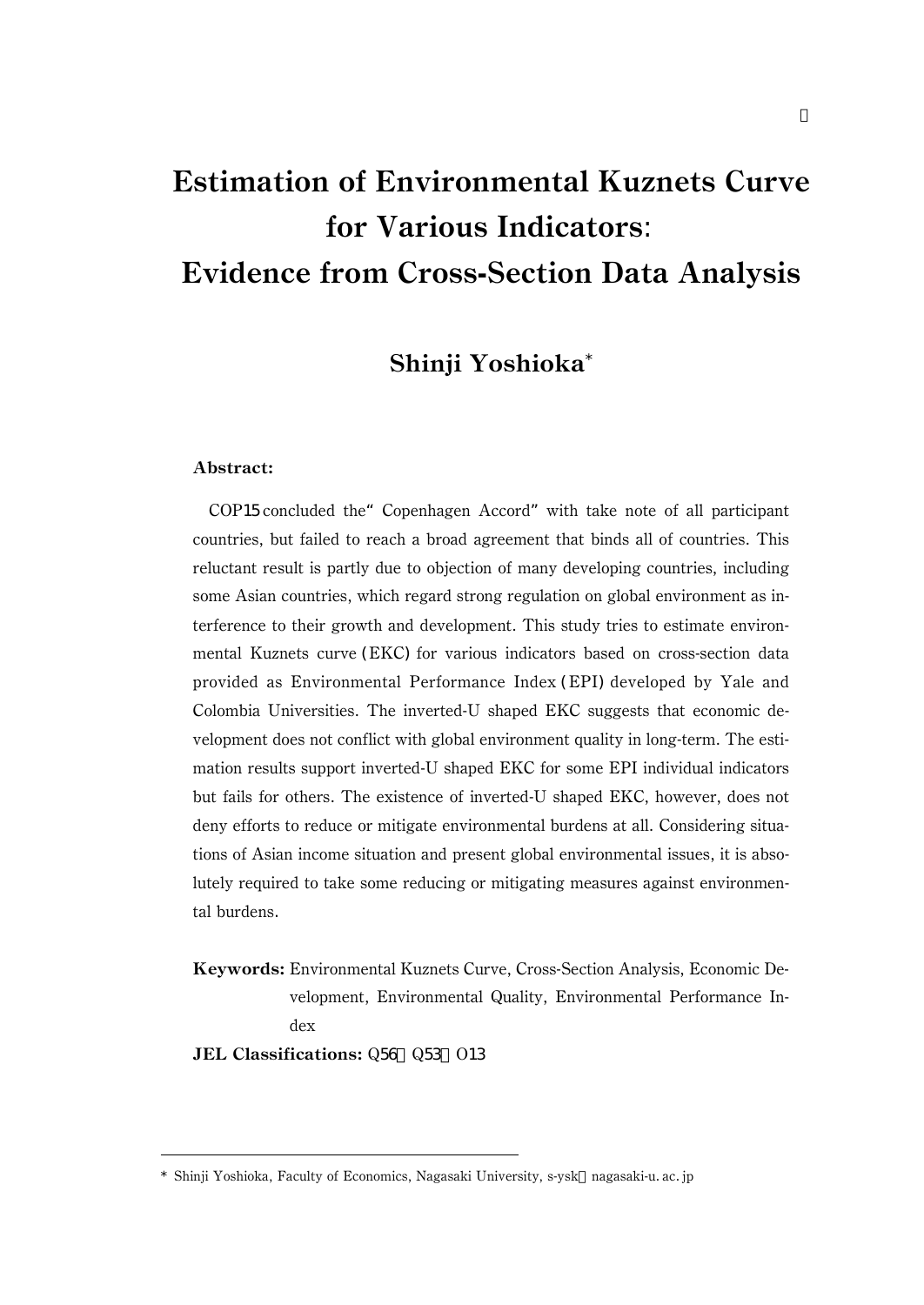## 1. Introduction

In December 2009, The 15th United Nations Climate Change Conference (COP15) held in Copenhagen, the capital of Denmark, concluded with the "Copenhagen Accord" drawn up by a limited group of countries and formally accepted by the official session of all participants to "take note" of it. But COP15 failed to reach a broad agreement that binds all participant countries. This reluctant result is partly due to objection of many developing countries that regard strong regulation on global environmental as interference against their growth and development "Copenhagen Accord," consisting of 12 paragraphs, can be summarized as follows:

#### 1) Long-Term Objective

We agree that deep cuts in global emissions are required according to science, and as documented by the IPCC Fourth Assessment Report with a view to reduce global emissions so as to hold the increase in global temperature below 2 degrees Celsius, and take action to meet this objective consistent with science and on the basis of equity.

#### 2) Annex I Parties (Developed Countries)

Annex I Parties that are Party to the Kyoto Protocol commit to implement individually or jointly the quantified economy-wide emissions targets for 2020 to be submitted to the secretariat by 31 January 2010 and will thereby further strengthen the emissions reductions initiated by the Kyoto Protocol. Delivery of reductions and financing by developed countries will be measured, reported and verified in accordance with existing and any further guidelines.

3) Non-Annex I Parties (Developing Countries)

Non-Annex I Parties to the Convention will implement mitigation actions, including those to be submitted to the secretariat in the context of sustainable development. Least developed countries and small island developing States may undertake actions voluntarily and on the basis of support. Mitigation actions taken by Non-Annex I Parties will be subject to their domestic measurement, reporting and verification the result of which will be reported through their national communications every two years. Nationally appropriate mitigation actions seeking international support will be subject to international measurement, reporting and verification.

#### 4) Market Approach

We decide to pursue various approaches, including opportunities to use mar-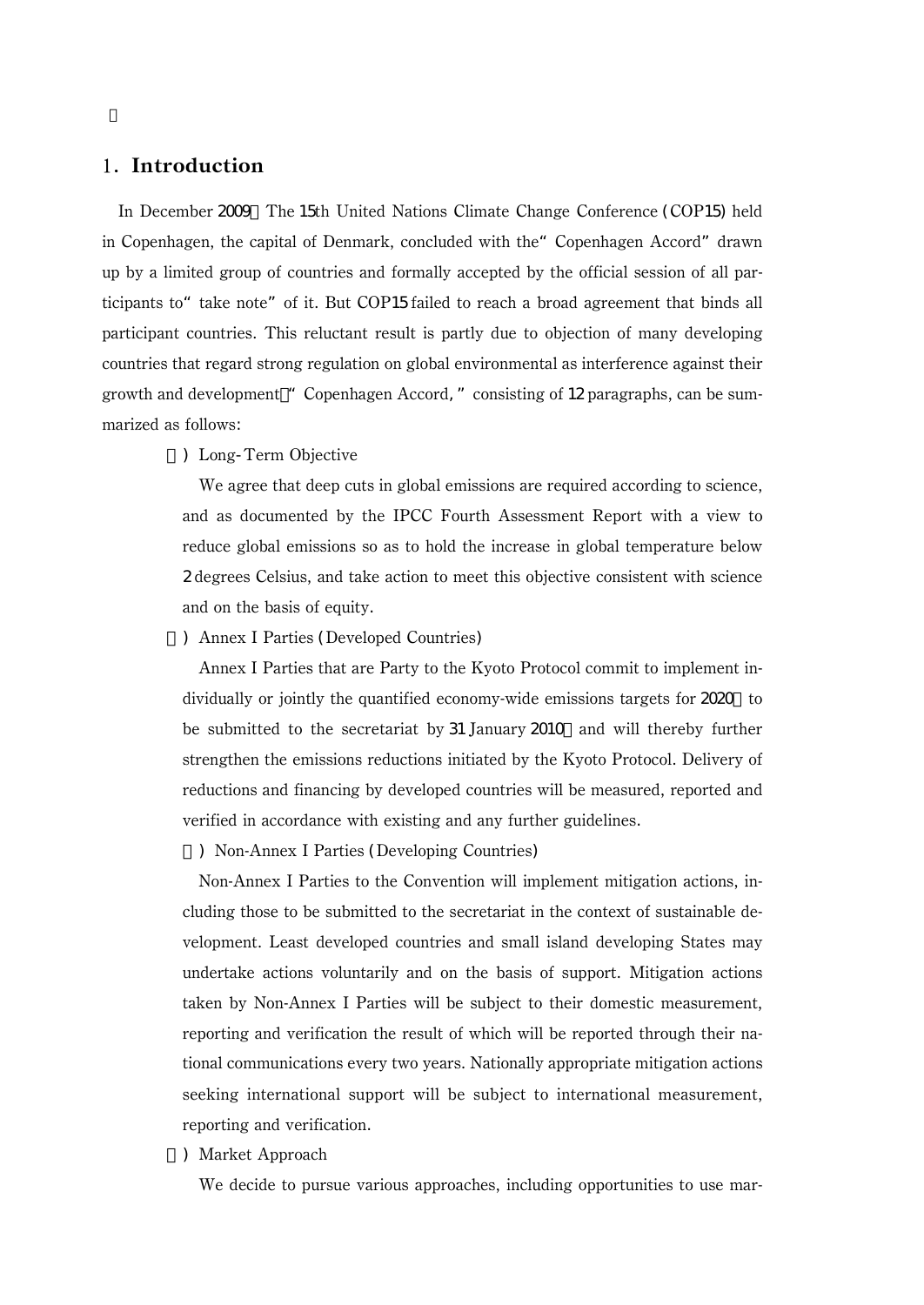> kets, to enhance the cost-effectiveness of, and to promote mitigation actions. Developing countries, especially those with low emitting economies should be provided incentives to continue to develop on a low emission pathway.

5) Fund Access to Developing Countries

The collective commitment by developed countries is to provide new and additional resources, including forestry and investments through international institutions, approaching USD 30 billion for the period 2010-2012 with balanced allocation between adaptation and mitigation. Funding for adaptation will be prioritized for the most vulnerable developing countries, such as the least developed countries, small island developing States and Africa. In the context of meaningful mitigation actions and transparency on implementation, developed countries commit to a goal of mobilizing jointly USD 100 billion dollars a year by 2020 to address the needs of developing countries. This funding will come from a wide variety of sources, public and private, bilateral and multilateral, including alternative sources of finance.

6) Assessment

We call for an assessment of the implementation of this Accord to be completed by 2015.

From the view point of Asian development strategies, a deep attention must be paid whether economic development raises global environmental burdens or not because many developing countries increase emission matter according to their growth, for instance, carbon dioxide (hereafter, CO2), sulfur dioxide (hereafter, SO2), nitrogen oxide (hereafter, NOX) and suspended particulate matter (hereafter, SPM) etc. However, World Bank (2009) insists that the inverted-U shaped environmental Kuznets curve (hereafter, EKC) for CO2 emissions may hold as Figure 1.

As well-known among economists, the original Kuznets curve was postulated by Kuznets (1955).This curve depicts the relationship between income inequality and economic development as inverted-U shape. According to Dinda  $(2004)$ , Panayotou (1993) for the first time names this relationship between environmental burdens and economic development as EKC. If EKC hypothesis holds, per capita environmental burdens will automatically decrease after the turning point of EKC. Arrow et al (1995) however, present an opposite view and strongly insist that these curves do not imply that growth by itself can solve the problem of environmental degradation.

This study employs per capita PPP GDP and Environmental Performance Index (here-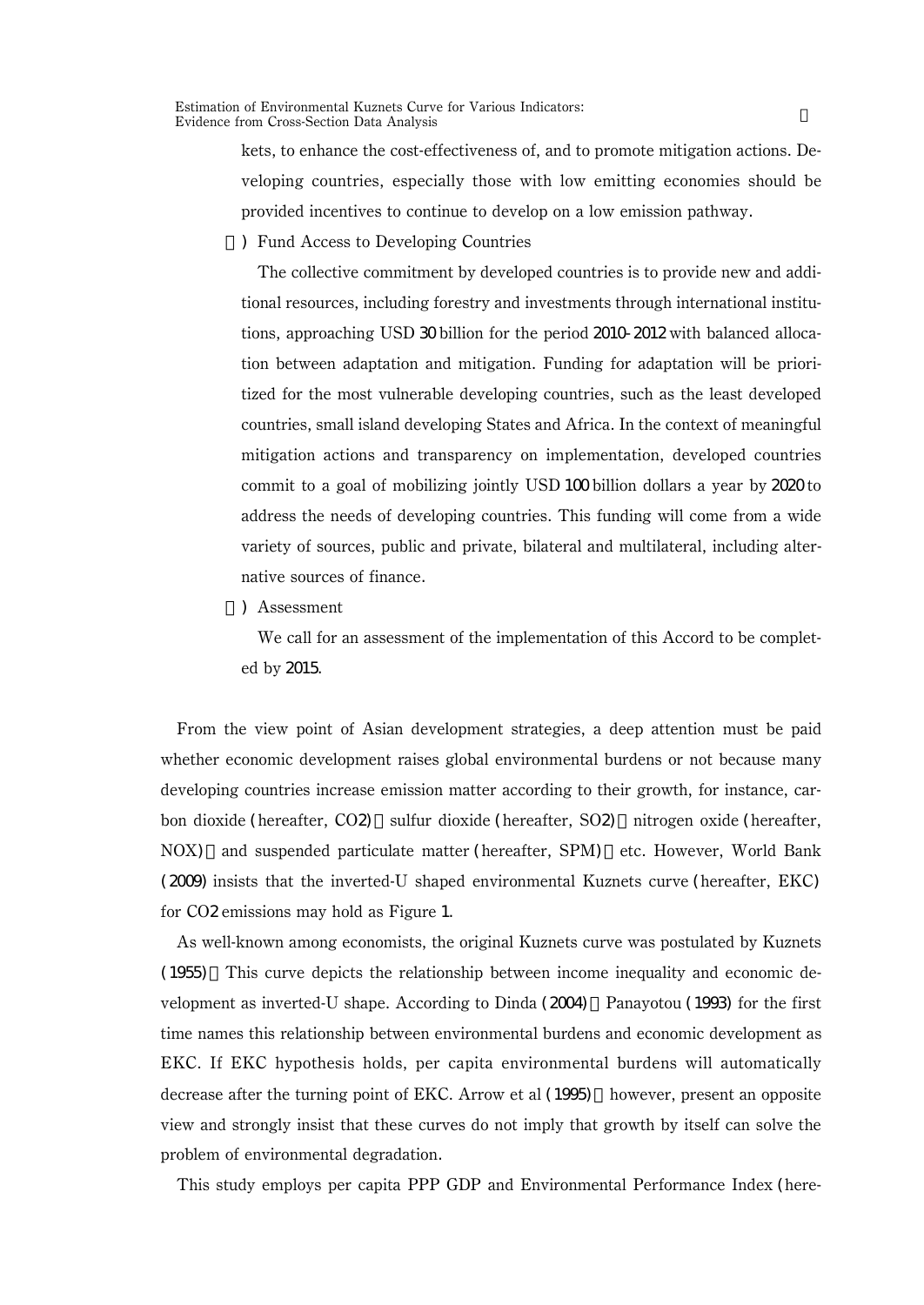

Figure 1: Energy-related CO2 emissions per capita

Note: CO2 Emissions and GDP per capita are from 1980 to 2005. Source: World Bank (2009) Figure 4. 6p. 197

after, EPI) to estimate EKC for various indicators based on cross-section data. A quadratic inverted-U shaped EKC that depicts the relationship between environmental burden and income is assumed. EPI is estimated and provided as results of a collaboration of Yale and Colombia Universities on its web site  $http://epi.yale.edu/$  The EPI 2006 data includes  $238$  countries and areas<sup>1</sup> and consists of 6 policy categories and 16 indicators.<sup>2</sup> Although EPI 2008 data are already published, this study employs EPI 2006 data because of the data availability of GDP, which are taken from Penn World Table 6.3.3 where Real GDP per capita (Constant Prices: Chain series)<sup>4</sup> is available until  $2007$ .

Apart from this introduction section, this study consists of three sections: the second section surveys some existing literatures related to EKC; the third section reports estimation

Among these 238 countries and areas 133 are selected for estimation. See section 3. Section 3 reports more detailed EPI contents.

Further information on Penn World Table and its latest version 6.3 is provided at its web site: http:// pwt. econ. upenn. edu/

The code name is "rgdpch."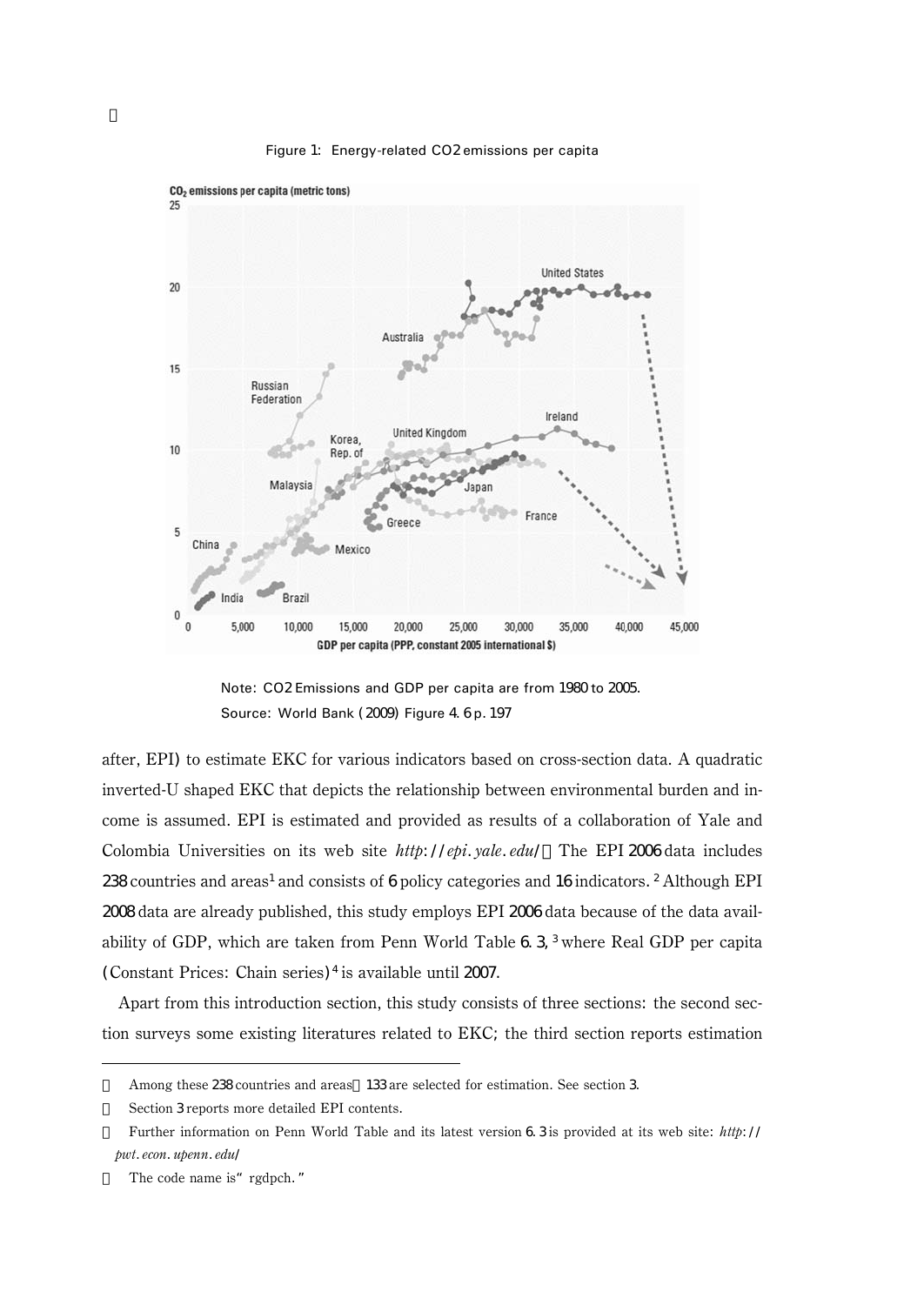results; and, the final section briefly concludes the paper. STATA V11 is employed for estimation.

## Concepts of Environmental Kuznets Curve and Empirical Results

Originally, there are two contradictory hypotheses for the relationship between economic development and environmental disruption, such as pessimistic and optimistic scenarios. The former insists that economic development inevitably brings environmental destruction and collapse of ecosystems, which shift substantially against economic development in a long-term. The latter stresses that ecological system is destroyed during the prior period of economic development, but further growth results in a more ecological society according to a technology progress. In particular, Meadows et al. (1972) strongly suggest the pessimistic future and the necessity of steady-state economy that means zero growth. Against this opinion of the Club of Rome, some counterarguments, including Malenbaum (1978),  $5$  are expressed from technological viewpoints.

Among these counterarguments, EKC hypothesis is empirically estimated by many economists and ecologist. Some dynamic analyses, including John and Pecchenino (1994), Selden and Song (1995), and Stokey (1998),  $6$  suggest the possibility of the economic equilibrium shift, i.e., in early stage of development with small capital accumulation, the economic equilibrium is located at the corner solution without any pollution mitigation or introduction of ecological technology, but according to capital accumulation, the equilibrium sifts to the inner solution with implementation of ecological technologies, which implies inverted-U shaped EKC. According to Andreoni and Levinson  $(2001)$  this shift is due to the change of production and/or consumption structure, environmental preference,  $\frac{7}{1}$  institutional change to internalize external diseconomy like pollution, and increasing return to scale on ecological activities. On the other hand, Lieb (2002) insists that the satiation of consumption is the necessary condition for inverted-U shaped EKC under the condition that environmental quality is normal goods. Hauer and Runge  $(2000)$  discuss environmental quality as a sort of public goods, named"Global Commons,"from a view point of the game theory.

Malenbaum (1978) indicates that the ratio of raw materials to income in developed countries is decreasing during 1970s.

For dynamic analyses, John and Pecchenino (1994) employ an overlapping generation model, while Selden and Song (1995) and Stokey (1998) adopt a neoclassical Ramsey/Cass-Koopmans model, based on Ramsey (1928) Cass (1965) and Koopmans (1965).

Some textbooks, including Bardhan and Udry (1999) regard environment as superior goods.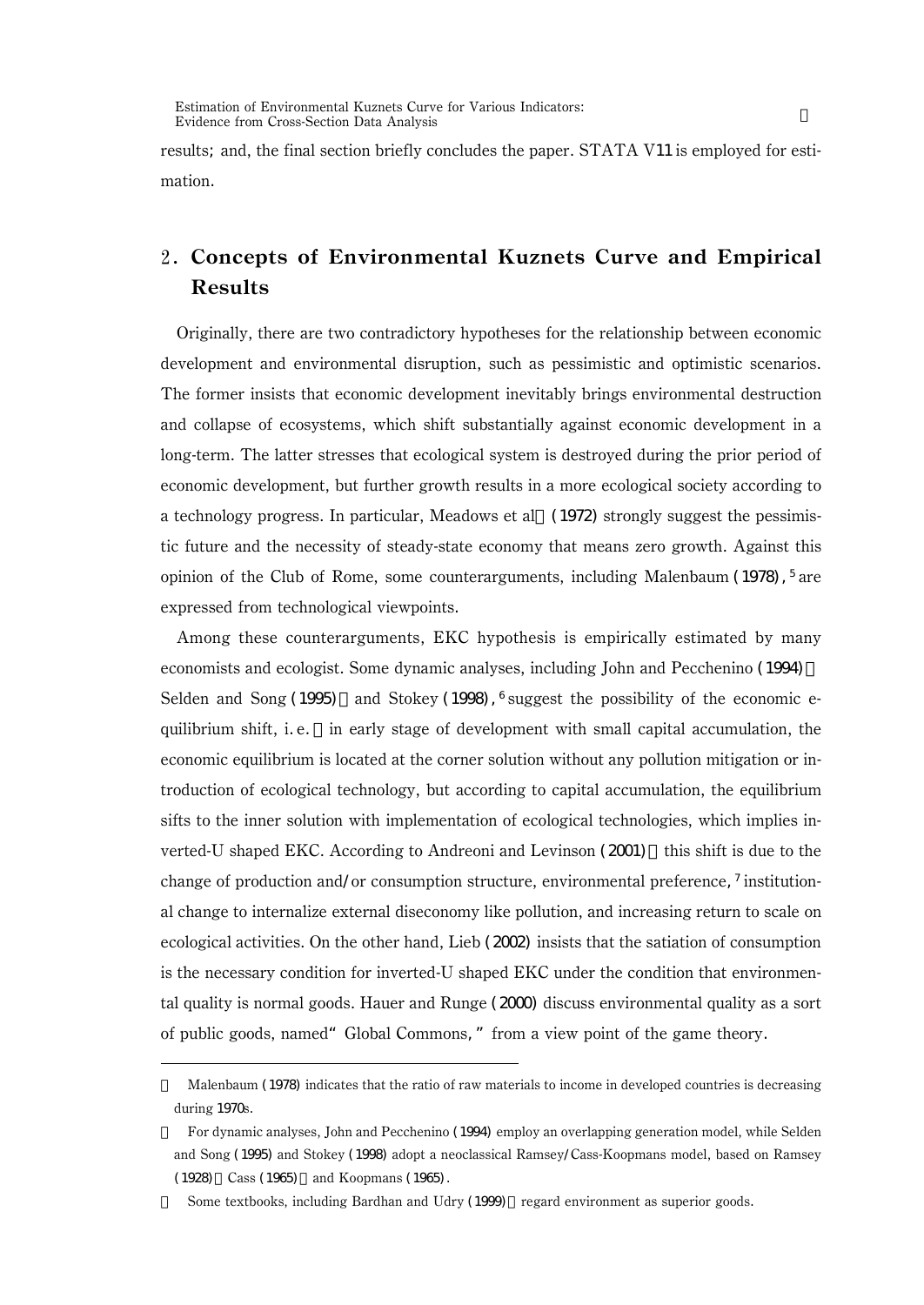Focusing on the shift of the economic equilibrium by the change of production structure, Islam et al. (1999) identify three distinct structural forces that affect the environment: i) the scale of economic activity; ii) the composition or structure of economic activities; and, iii) the effect of income on the demand and supply of pollution abatement efforts. The respective effects on the environment are named: the scale or level effect, the structure or composition effect, and the pure income or abatement effect. The scale effect on environmental degradation, controlling for the other two effects, is expected to be a monotonically increasing function of economic activities because the larger the scale of economic activity per unit of area the higher the ecological burden, ceteris paribus. The structural change that accompanies economic growth affects environmental quality by changing the composition of economic activities toward sectors of higher or lower environmental burden intensity. At lower levels of per capita income, the dominant shift is from agriculture to manufacturing with a consequent increase of pollution intensity. At higher income, the dominant shift is from manufacturing to services with a consequent decrease in environmental burden intensity. Hence, the changing share of manufacturing in economic activities may be taken to represent structural change. The composition effect is then likely to be a inverted-U or nonmonotonic function of economic activities or per capita income, i.e. as the share of manufacturing first rises and later falls, environmental burden will first rise and later fall according to income growth, controlling for all other influences transmitted through income. Islam (2003) too insists that these three distinct effects are applicable to Asian developing countries. Panayotou (2003) presents some figures related to these effects, which is reported in Figure 2.



Figure 2: Decomposition of Income Effects on Environment

Source: Panayotou (2003) Chart 2 5.1 p.53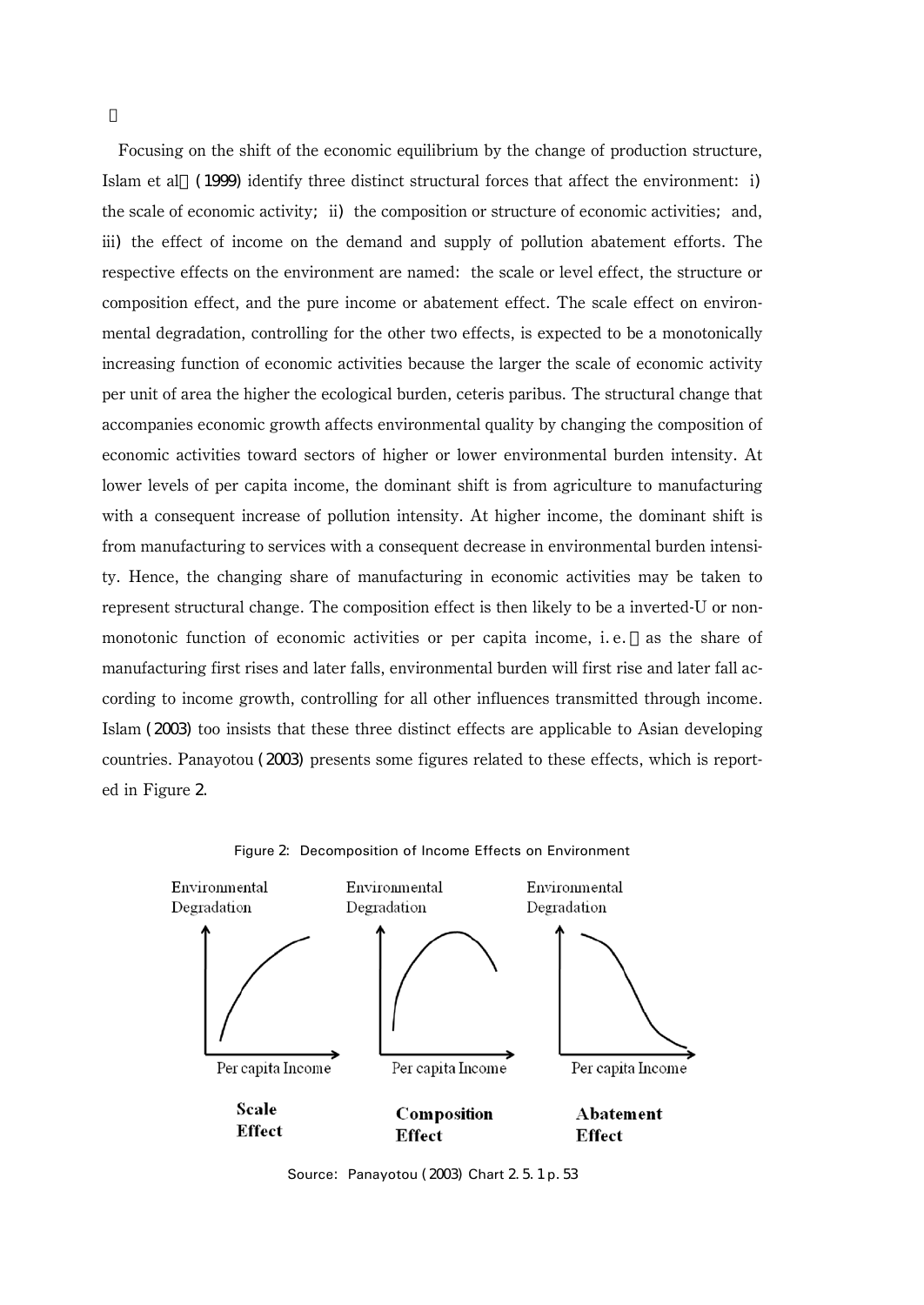In 1990s, based on these theoretical backgrounds, many economists proceed to empirical studies because sizable environmental data became available. Three entities such as National Bureau of Economic Research (NBER) the World Bank, and International Labor Organization (ILO) started empirical studies in EKC hypothesis. These study results are Grossman and Krueger(1991),  $8$  World Bank (1992),  $9$  and Panayotou (1993) respectively. After these pioneering studies, some important studies are completed.

Surveying empirical studies in income-environment, some employ cross-section data and others adopt panel data in various areas. Among these, many literatures successfully estimate EKC and calculate the value of its turning point for various environmental burdens, including CO2, SO2, NOX, SPM, and smoke, etc. Table 1 summarizes some typically successful estimation results of inverted-U shaped EKC hypothesis, using an assumption of the quadratic inverted-U shaped relationship between income and environmental burden.<sup>10</sup> After the adoption of Kyoto Protocol proposed at COP3 in 1997, global interests in environmental issues appears to shift from general pollution to global warming and CO2 emission as well-known. It seems that empirical studies also shift to estimation of EKC between income and CO2 emission. It should be stressed that income values of turning point among developed countries, including OECD members, have some tendency to be calculated lower than those of all or developing countries, which is partly due to sample bias including countries under turning points.

| Source                 | Income                | Environmental           | Turning Point (per |
|------------------------|-----------------------|-------------------------|--------------------|
|                        |                       | <b>Burden</b>           | capita income)     |
| Shafik (1994)          | 1985 per capita PPP   | Ambient SPM             | 3280               |
|                        | GDP                   | Ambient SO <sub>2</sub> | 3670               |
| Cropper and Griffiths  | 1985 per capita PPP   | Deforestation Rate      | Africa 4760        |
| (1994)                 | GDP, Wood Prices, and |                         | Latin America 5420 |
|                        | Density of Rural      |                         |                    |
|                        | Population            |                         |                    |
| Holts-Eakin and Selden | 1985 per capita PPP   | CO <sub>2</sub>         | 35428              |
| 1995                   | GDP                   |                         |                    |

| Table 1: Summary of Empirical EKC Studies <sup>11</sup> |  |  |  |
|---------------------------------------------------------|--|--|--|
|                                                         |  |  |  |

This working paper is published as a chapter of Garber (1994) Furthermore, Grossman and Krueger (1995) provide more comprehensive results, not concentrated in the trade.

Shafik and Bandyopadhyay (1992) contribute to its background research.

11 Other than reported in Table 1 Shafik and Bandyopadhyay (1992) and Hattige et al (1992) successfully estimate inverted-U shaped EKC, but value of turning point is not explicitly mentioned.

<sup>10</sup> Some researchers also try to find out EKC using an assumption of cubic normal-N shape. See Panayotou (2000) for more detail.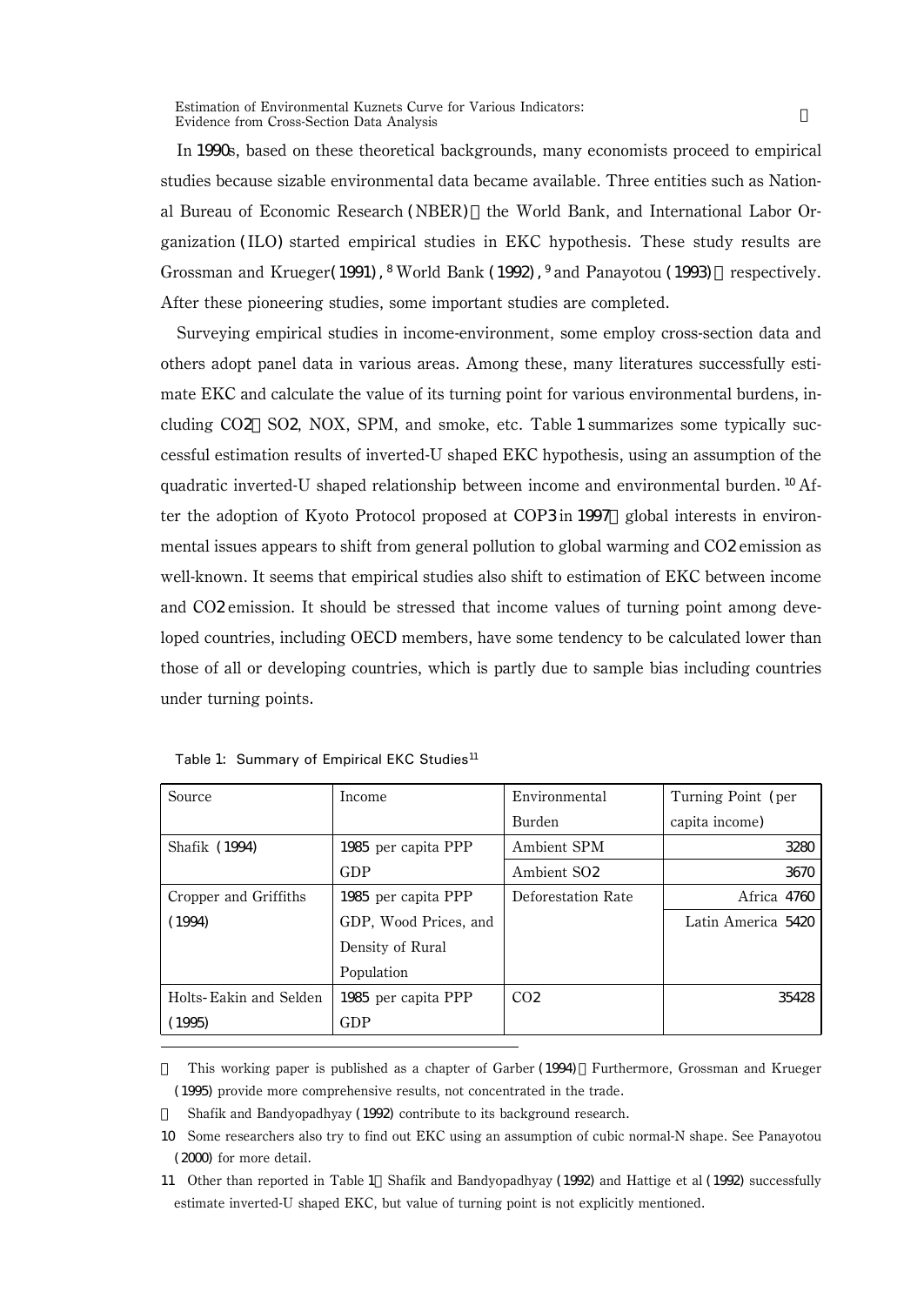| Cole et al<br>(1997)  | Current per capita  | <b>NOX</b>                | 15100              |
|-----------------------|---------------------|---------------------------|--------------------|
|                       | US <sub>S</sub>     | SO <sub>2</sub>           | 5700               |
|                       |                     | <b>SPM</b>                | 8100               |
|                       |                     | CO                        | 10100              |
|                       |                     | NOX of Transport          | 15100              |
|                       |                     | Sector                    |                    |
|                       |                     | SO2 of Transport          | 9400               |
|                       |                     | Sector                    |                    |
|                       |                     | SPM of Transport          | 15000              |
|                       |                     | Sector                    |                    |
|                       |                     | <b>Nitrates</b>           | 15600              |
|                       |                     | CO <sub>2</sub>           | 25100              |
|                       |                     | <b>Energy Consumption</b> | 22500              |
| Kaufmann et al        | 1985 per capita PPP | SO <sub>2</sub>           | Cross-Section      |
| (1998)                | <b>GDP</b>          |                           | 11577              |
|                       |                     |                           | Fixed Effect 12500 |
|                       |                     |                           | Random Effect      |
|                       |                     |                           | 12175              |
| Kahn (1998)           | Current per capita  | Vehicle Hydrocar-         | 35000              |
|                       | <b>US</b>           | bon Emissions             |                    |
| Agras and Chapman     | 1985 per capita PPP | CO <sub>2</sub>           | 13630              |
| (1999)                | <b>GDP</b>          |                           |                    |
| Sachs et al<br>(1999) | 1985 per capita PPP | CO <sub>2</sub>           | 12000              |
|                       | <b>GDP</b>          |                           |                    |
| Stern and Common      |                     | SO <sub>2</sub>           | <b>OECD 9239</b>   |
| (2001)                |                     |                           | non-OECD 101166    |
| Cole (2003)           | 1985 per capita PPP | CO <sub>2</sub>           | 20352              |
|                       | GDP                 |                           |                    |
| Dijkgraaf and Volle-  | 1990 per capita PPP | CO <sub>2</sub>           | 20647              |
| bergh $(2005)$        | <b>GDP</b>          |                           |                    |
| Galeotti et al (2006) | 1990 per capita PPP | CO <sub>2</sub>           | OECD 16587         |
|                       | <b>GDP</b>          |                           | non-OECD 21186     |
| Richmond and Kauf-    | 1996 per capita PPP | CO <sub>2</sub>           | 29687              |
| mann (2006)           | <b>GDP</b>          |                           |                    |

Note: (1) Cropper and Griffiths (1994) include wood prices and density of rural population as explanatory variables other than income.

(2) Agras and Chapman (1999) include trade indicator and energy prices as explanatory variables other than income.

(3) Cole (2003) includes trade factor as an explanatory variable other than income.

(4) Dijkgraaf and Vollebergh (2005) accept heterogeneity of parameters across the countries for a panel data analysis.

(5) Richmond and Kaufmann (2006) includes fuel shares based on final energy consumption as an explanatory variable other than income.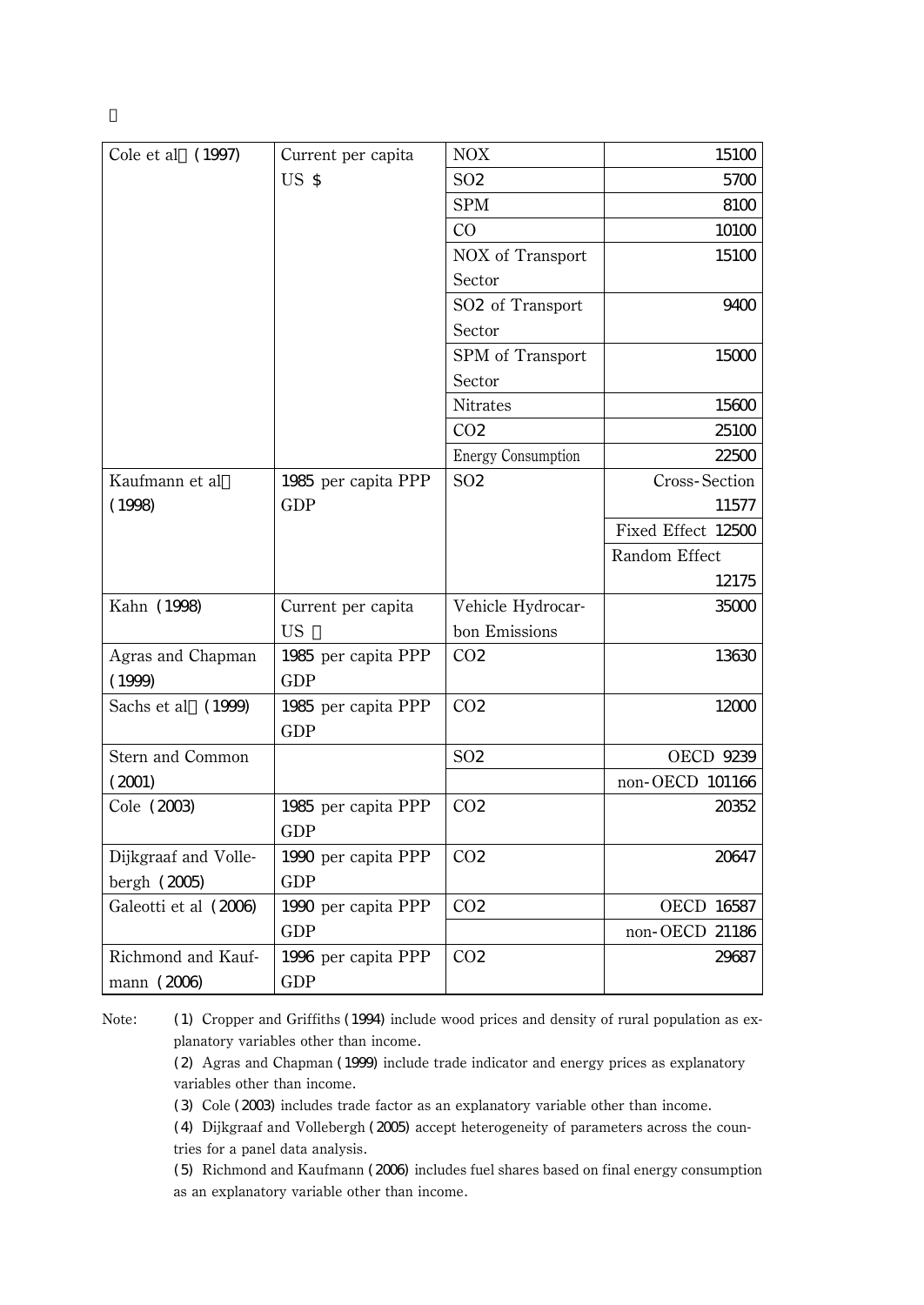## Estimation of Environmental Kuznets Curve Using Environmental Performance Index

The main purpose of this study is to estimate environmental Kuznets curve (EKC) under the assumption of quadratic inverted-U shape employing Environmental Performance Index (EPI). For this purpose, this study takes a following basic model:

|  | EPI const. $\frac{1}{1}Y \rightarrow Y^2$ error  |
|--|--------------------------------------------------|
|  | where <i>EPI</i> Environmental Performance Index |
|  | Y Per capita income (PPP 2005 chain index)       |
|  | <i>i</i> Parameters $(i \ 1 \ 2)$                |

When inverted-U shaped EKC holds, the parameter for Y is negative, and that for  $Y^2$  is positive, i. e.  $\sim$  1<0 and  $\approx$  2>0. This sign condition is reverse compared with taking environmental burden as an explained variable. This is due to the fact that the larger  $EPI^{13}$  is, the better the environmental performance is or the less the environmental burden is. Hence, against EPI, a normal-U shaped EKC is observed. If a quadratic inverted-U shaped EKC in a normal sense is successfully estimated, the value of the turning point is calculated from the first-order condition as follow:

(EQ-2) Turning Point

$$
TP \frac{1}{2} \frac{1}{2}
$$
  
where *TP* Value of turning point

Here, the signs for the parameters are not the necessary and sufficient condition for the quadratic inverted-U shaped EKC, because the value of turning point must be plausible and in-sample. A turning point of one million dollar per capita GDP, for example, should not seem plausible.

According to recent existing literatures, including Neumayer (2002) Cole (2003) and Richmond and Kaufmann (2006) this study takes income data from Penn World Table Version 6.3 as an explanatory variable and EPI 2006 as an explained variable. Hence, other explanatory variables than income are not taken, because Agras and Chapman (1999) sur-

<sup>12</sup> For estimating cubic normal-N shape EKC, the cubic term of Y, i.e.  $3Y^3$  must be added.

<sup>13</sup> Individual indicators of EPI are estimated as proximity-to-target that are stretched 1-100 with 100 representing the target.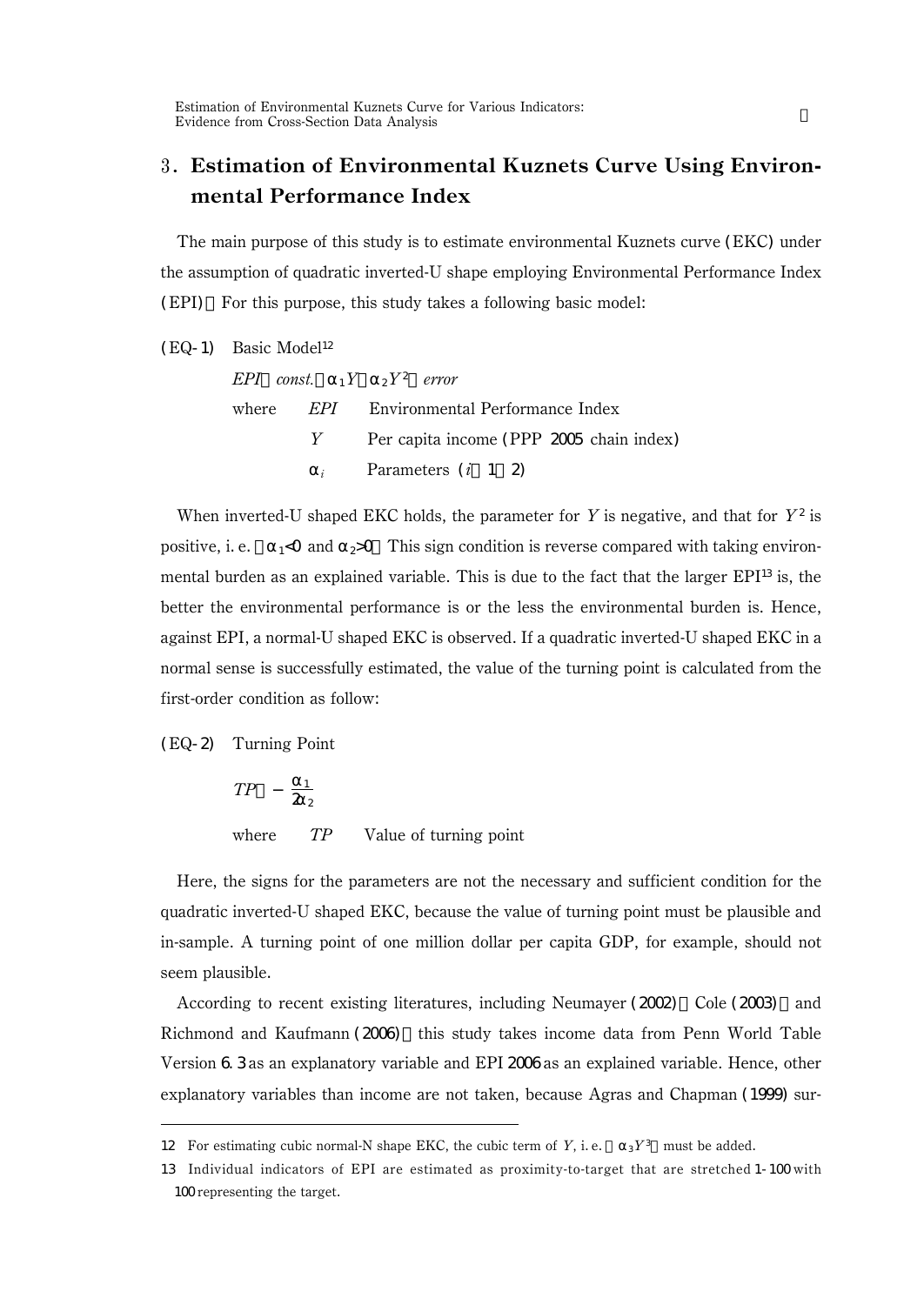veys various explanatory variables and conclude that income shows the most explanatory, which is too supported by Stern (1998) and Neumayer (2002) Penn World Table seems famous among economists and there is no need to explain in detail, but for further information, see Deaton and Heston (2009) and Feenstra et al. (2007) EPI is already mentioned in this study as a collaboration of Yale and Colombia Universities presented on its web site http://  $epi. yale. edu/$  The EPI 2006 data includes 238 countries and areas and consists of 6 policy categories, and 16 indicators, which are reported in detail in Table 2 with summary of data descriptions. Esty et al (2006) provide further information on EPI 2006 Among these 238 overall EPI is estimated only for 133 countries and areas. A country that is Myanmar, however, misses per capita GDP data at Penn World Table V6.3 among them. After dropping some countries and areas from view point of data availability, this study includes 132 countries and areas, which are reported at Appendix.

| Index | <b>Policy Categories</b>            | Indicators                  |
|-------|-------------------------------------|-----------------------------|
| EPI   | Environmental Health                | Urban Particulates          |
|       |                                     | Indoor Air Pollution        |
|       |                                     | Child Mortality             |
|       |                                     | Drinking Water              |
|       |                                     | <b>Adequate Sanitation</b>  |
|       | Biodiversity & Habitat              | Water Consumption           |
|       |                                     | Timber Harvest Rate         |
|       |                                     | Wilderness Protection       |
|       |                                     | <b>Ecoregion Protection</b> |
|       | Sustainable Energy                  | Energy Efficiency           |
|       |                                     | $CO2$ per GDP               |
|       |                                     | Renewable Energy            |
|       | <b>Water Resources</b>              | Nitrogen Loading            |
|       |                                     | <b>Water Consumption</b>    |
|       | Air Quality                         | Regional Ozone              |
|       |                                     | Urban Particulates          |
|       | <b>Productive Natural Resources</b> | Timber Harvest Rate         |
|       |                                     | Agricultural Subsidies      |
|       |                                     | Overfishing                 |

Table 2(1): Contents of EPI

Note: Some indicators are redundantly categorized.

Source: Esty et al. (2006)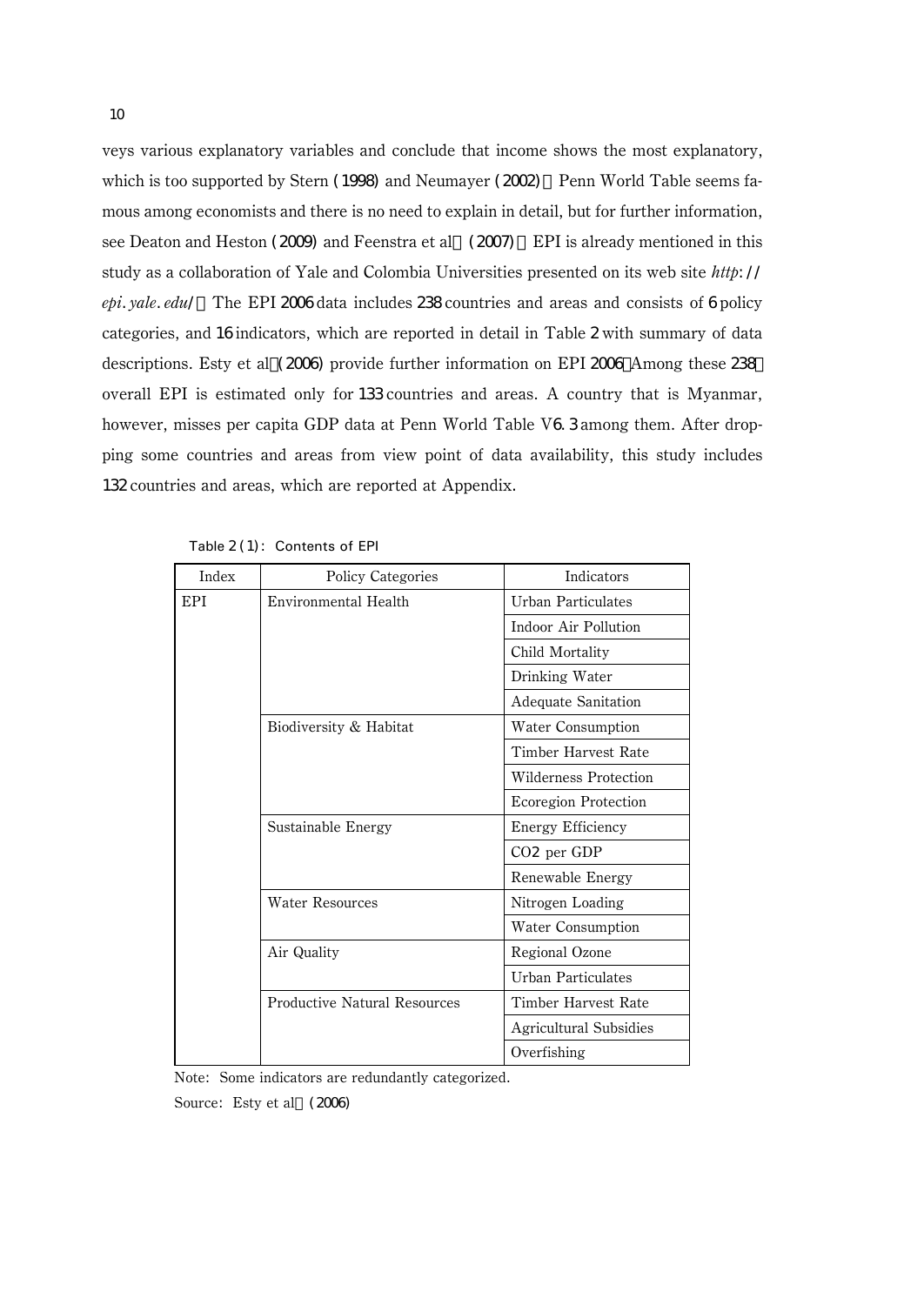| Variable                       | Obs. | Mean    | Std. Dev. | Min.           | Max.    |
|--------------------------------|------|---------|-----------|----------------|---------|
| GDP                            | 132  | 11520.4 | 120908    | 370.2          | 49794.7 |
| EPI                            | 132  | 64.511  | 14.207    | 25.7           | 88.0    |
| Environmental Health           | 132  | 63 511  | 29.477    | 0 <sub>0</sub> | 99.4    |
| Biodiversity and Habitat       | 132  | 50.758  | 19,008    | 5.1            | 88.1    |
| Sustainable Energy             | 132  | 66 357  | 22, 778   | 0 <sub>0</sub> | 92.4    |
| <b>Water Resources</b>         | 132  | 81.791  | 21.806    | 65             | 100.0   |
| Air Quality                    | 132  | 54.580  | 18 8 85   | 69             | 98.0    |
| Productive Resource Management | 132  | 74.053  | 19.156    | 333            | 100.0   |
| Regional Ozone                 | 132  | 44.231  | 28.088    | 0 <sub>0</sub> | 100.0   |
| <b>Urban Particulates</b>      | 132  | 64.930  | 24.822    | 0 <sub>0</sub> | 96.2    |
| Indoor Air Pollution           | 132  | 52.909  | 40.030    | 0 <sub>0</sub> | 100.0   |
| Nitrogen Loading               | 132  | 89.615  | 24, 218   | 0 <sub>0</sub> | 100.0   |
| <b>Water Consumption</b>       | 132  | 73 961  | 30, 457   | 0 <sub>0</sub> | 100.0   |
| Timber Harvest Rate            | 132  | 89.773  | 25.708    | 0 <sub>0</sub> | 100.0   |
| <b>Agricultural Subsidies</b>  | 132  | 82.787  | 32, 727   | 0 <sub>0</sub> | 100.0   |
| Child Mortality                | 132  | 73, 152 | 33.034    | 0 <sub>0</sub> | 99.6    |
| Energy Efficiency              | 132  | 72.326  | 27.106    | 0 <sub>0</sub> | 100.0   |
| $CO2$ per GDP                  | 132  | 71.775  | 26, 106   | 0 <sub>0</sub> | 98.1    |
| Renewable Energy               | 132  | 16 823  | 21.064    | 0 <sub>0</sub> | 100.0   |
| Overfishing                    | 101  | 37.793  | 22, 221   | 0 <sub>0</sub> | 833     |
| Drinking Water                 | 132  | 66 339  | 32, 139   | 0 <sub>0</sub> | 100.0   |
| <b>Adequate Sanitation</b>     | 132  | 60.895  | 33.968    | 0 <sub>0</sub> | 100.0   |
| Wilderness Protection          | 132  | 19.765  | 17.766    | 0 <sub>0</sub> | 72.5    |
| <b>Ecoregion Protection</b>    | 132  | 62 995  | 31.520    | 0 <sub>0</sub> | 100.0   |

Table 2 (2): Data Description of EPI, Policy Categories, and Individual Indicators

Source: Author



Figure 3: Map of Overall EPI Country Scores by Quintile

Source: Esty et al. (2006) Figure 1 p. 4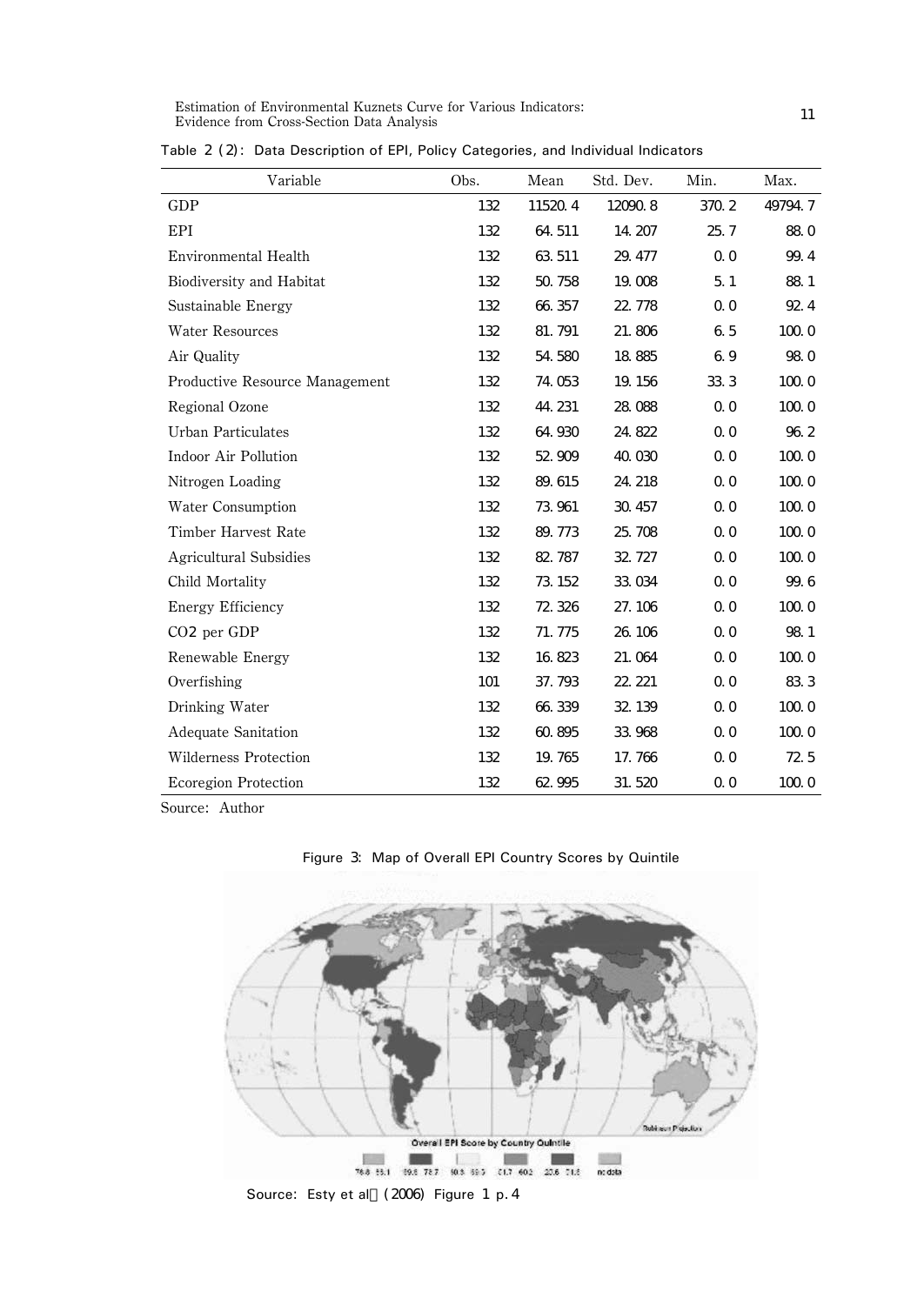Figure 3 depicts a map of overall EPI country scores by quintile. At a glance, this map strongly indicate that low income developing countries, including those in Sub-Sahara Africa and South Asia, show poor EPI, while developed countries, including those of Japan, Australia, and Western Europe, show relatively high EPI score. The US, Russia, Brazil, and Argentina, etc. are located in a midway from view point of EPI score.

Figure 4 reports a scatter chart which depicts relationship between per capita GDP and EPI for employed 132 countries and areas.



Note: The vertical axis represent EPI, while the horizontal does per capita GDP. Source: Penn World Table and EPI 2006

Based on a quadratic inverted-U shaped EKC described in (EQ-1) and turning point shown in  $(EQ-2)$  estimation results for overall EPI, policy categories, and individual indicators are reported in Table 3.

According to the estimation results, an inverted-U shaped EKC is not necessarily observed for overall EPI.<sup>14</sup> Among 6 policy categories, only "Sustainable Energy" shows an inverted-U EKC with 5 statistical significance "Environmental Health" contains normal-U shaped EKC, while "Biodiversity  $\&$  Habitat" follows a monotonic decreasing EKC. Although other 3 policy categories, such as"Water Resources,""Air Quality,"and "Productive Natural Resources"shows inverted-U shaped EKC, estimated parameters are not statistically significant. Among these three, the turning point of"Productive Natural Resources"appears too high. Viewing individual indicators, some result in inverted-U

<sup>14</sup> Some alternative estimation targeted for relatively higher income countries and areas, such as those over 1000 5000 and 10000 are also completed, but there is not much difference.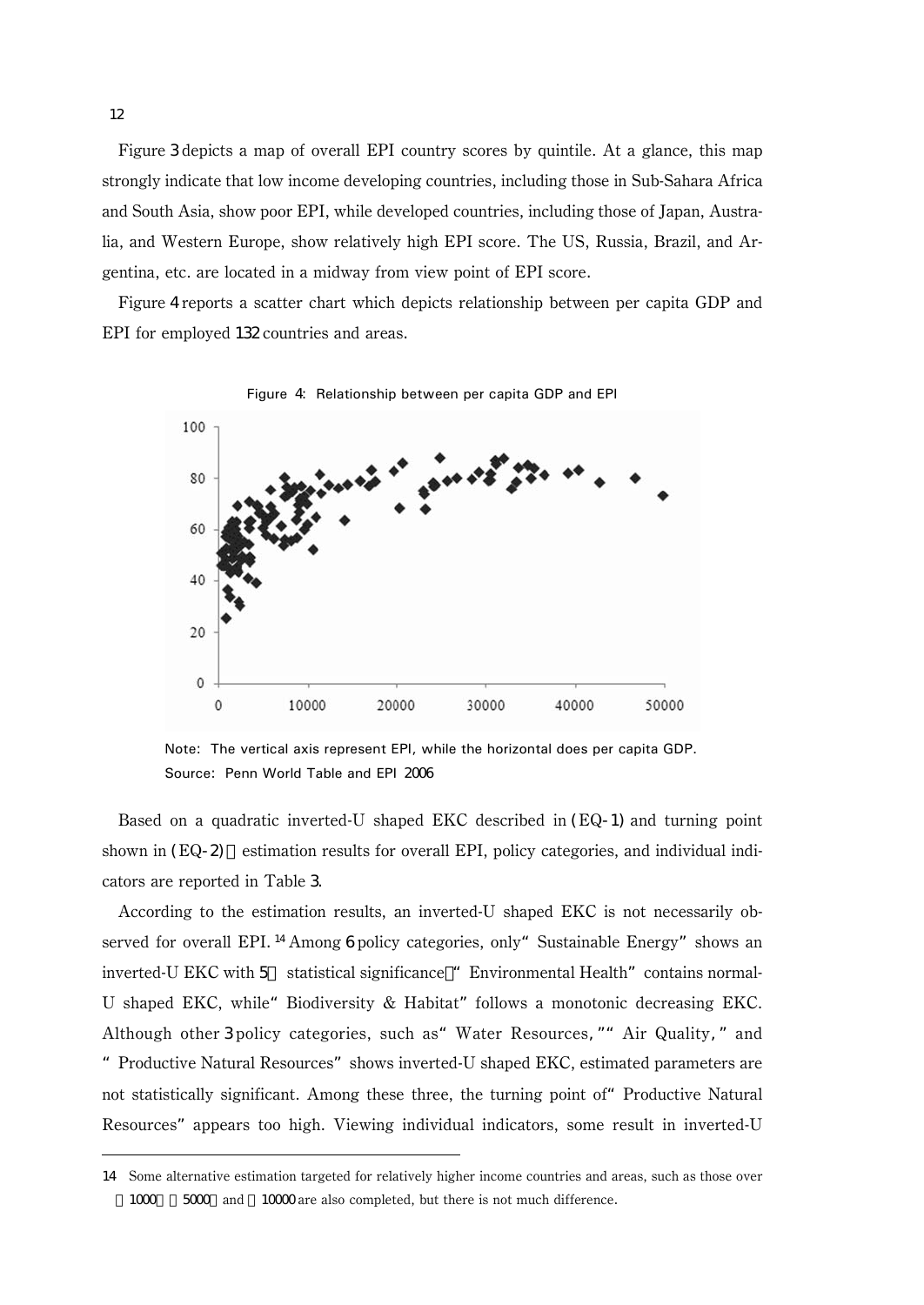Estimation of Environmental Kuznets Curve for Various Indicators: Estimation of Environmental Kuznets Curve for Various Indicators:<br>Evidence from Cross-Section Data Analysis

|  |  | Table 3 Estimation results |  |
|--|--|----------------------------|--|
|--|--|----------------------------|--|

|     |                                  |                 |                  | const.       | Turning |
|-----|----------------------------------|-----------------|------------------|--------------|---------|
|     |                                  | $\mathbf{1}$    | $\mathbf{2}$     |              | Point   |
| EPI |                                  | 0.0022927***    | $-3$ 75E - 08*** | 48.50806***  | n. a.   |
|     | Environmental Health             | 0.0051134***    | $-8$ 56E-08***   | 28.38855***  | n. a.   |
|     | Biodiversity & Habitat           | $-0.0000356$    | $-3.19E - 09$    | 52.05357***  | n. a.   |
|     | Sustainable Energy               | $-0.0013916**$  | 3 55E-08**       | 72.51443***  | 19600   |
|     | <b>Water Resources</b>           | $-0.0001818$    | 8.09E-09         | 81.63854***  | 11236   |
|     | Air Quality                      | $-0.0002896$    | $7.8E-0.9$       | 55.75054***  | 18564   |
|     | Productive Natural               |                 |                  |              |         |
|     | Resources                        | $-0.0007342$    | 5.04E-09         | 81. 11081*** | 72837   |
|     | <b>EPI</b> Individual Indicators |                 |                  |              |         |
|     |                                  | $\mathbf{1}$    | $\overline{c}$   | const.       | TP      |
|     | Regional Ozone                   | $-0.002453***$  | 4.08E-08**       | 61. 1458***  | 30061   |
|     | <b>Urban Particulates</b>        | 0.0018731***    | $-2.52E-08*$     | 50.3571***   | n. a.   |
|     | Indoor Air Pollution             | 0.0066979 ***   | $-1.09E - 07***$ | 6.100248*    | n. a.   |
|     | Nitrogen Loading                 | 0.0004995       | $-4.08E - 09$    | 84.99367***  | n. a.   |
|     | <b>Water Consumption</b>         | $-0.0008626$    | 2.02E-08         | 78.27839***  | 21351   |
|     | Timber Harvest Rate              | 0.0017348 ***   | $-3.05E - 08**$  | 78.2599***   | n. a.   |
|     | <b>Agricultural Subsidies</b>    | $-0.0028982***$ | $3.65E-08**$     | 106.0301***  | 39701   |
|     | Child Mortality                  | 0.0053234***    | $-9.86E - 08***$ | 39. 20536*** | n. a.   |
|     | Energy Efficiency                | $-0.0015503**$  | $2.82E - 08*$    | 82.34217***  | 27488   |
|     | CO <sub>2</sub> per GDP          | $-0.0012073*$   | 4.24E-08***      | 73.89291***  | 14237   |
|     | Renewable Energy                 | $-0.0015726***$ | 3 53E-08***      | 25.12857***  | 22275   |
|     | Overfishing                      | $-0.0000678$    | $-6.17E - 09$    | 40.65766***  | n. a.   |
|     | Drinking Water                   | 0.0047383***    | $-7.86E - 08***$ | 33.59991 *** | n. a.   |
|     | <b>Adequate Sanitation</b>       | 0.0056337***    | $-9.23E - 08***$ | 21.63937***  | n. a.   |
|     | Wilderness Protection            | $-0.0001312$    | $-3.92E - 0.9$   | 22. 36583*** | n. a.   |
|     | <b>Ecoregion Protection</b>      | $-4.93E - 04$   | 4.28E-09         | 67.4868***   | 57593   |

Note: \*\*\* Significantly different from zero at 0.01 level.

\*\* Significantly different from zero at 0.05 level.

\* Significantly different from zero at 0.10 level.

Source: Author's estimation

shaped EKC with plausible value of turning points, such as" Water Consumption," "Energy Efficiency,""CO2 per GDP,"and"Renewable Energy."However, estimated

results of "Water Consumption" are not statistically significant. While "Regional Ozone, "

"Agricultural Subsidies,"and"Ecoregion Protection"shows inverted-U shaped EKC, their per capita income of turning points are sizably high, which exceed 30000 7 individual indicators among 16 such as" Urban Particulates, "" Indoor Air Pollution, "" Nitrogen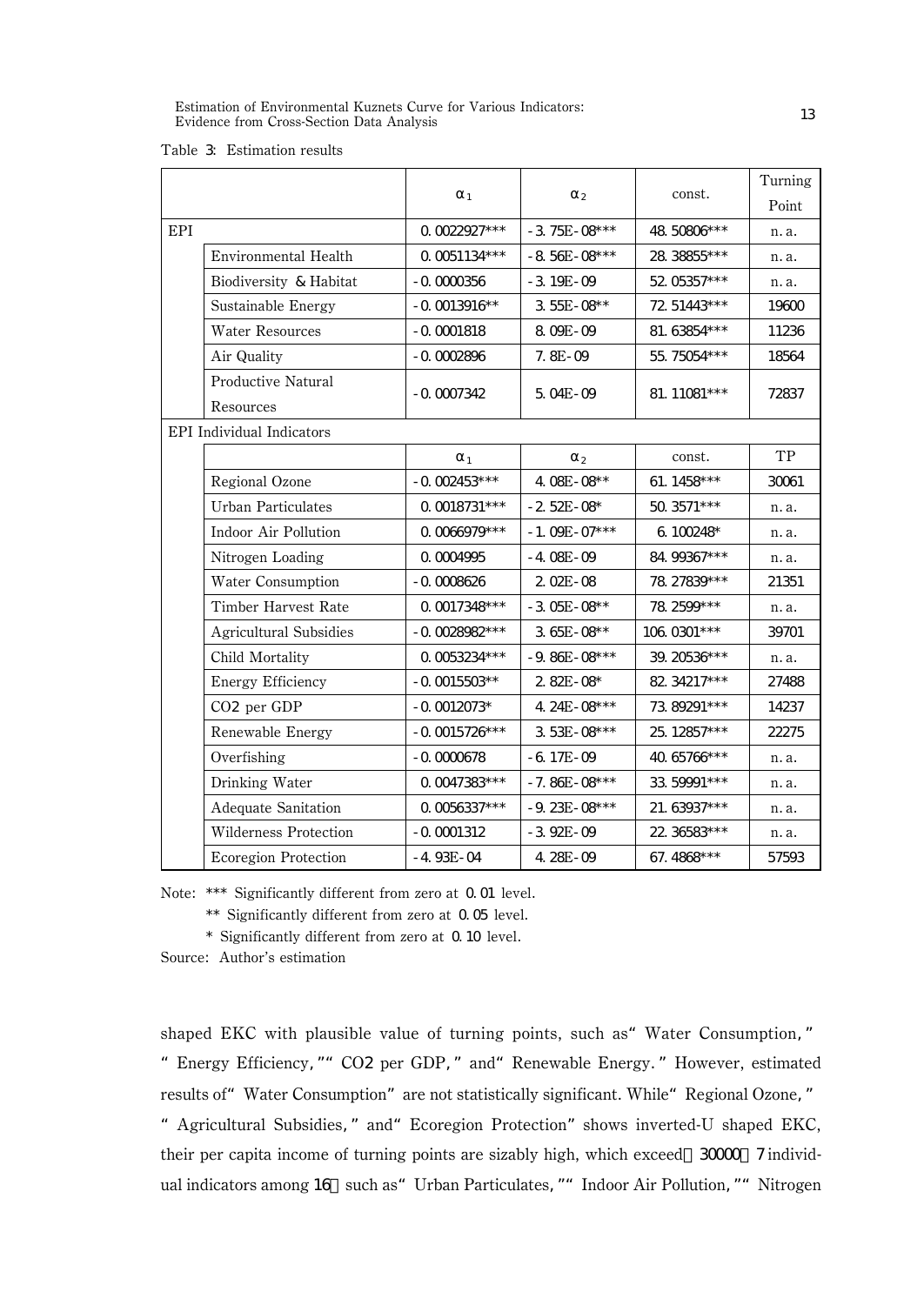Loading, "" Timber Harvest Rate, "" Child Mortality, "" Drinking Water, " and" Adequate Sanitation," follow normal-U shaped EKC. On contrary, the curves of "Overfishing" and"Wilderness Protection"are monotonic decreasing without statistical significance. In short, it should be stressed that environmental burdens related to energy and CO2 may have possibility to follow inverted-U shaped EKC.

Considering aforementioned corner solution at early stage of development stressed by John and Pecchenino (1994), Selden and Song (1995), and Stokey (1998), the income level that brings shift from the corner solution may differ from each environmental burden since each rate of return to pollution mitigation and/or introduction of ecological technology. The estimated results shown in Table 3 may report this sort of differences.

## Conclusion and Remaining Issues

This study successfully estimates inverted-U shaped environmental Kuznets curves (EKC) for a policy category and some individual indicators of EPI. Utilization of EPI is one of the most remarkable features of this study. However, for other various EPI indicators than energy-related ones, inverted-U shaped EKC is not necessarily observed.

On contrary, the existence of inverted-U shaped EKC does not deny efforts to reduce or mitigate environmental burdens at all. The significantly estimated values of turning points in the range of PPP US 14000-30000 seem relatively high, compared with income of typical Asian developing countries, which are 7447 of China 5036 of Indonesia 3579 of India,\$17140 of Malaysia,\$4391 of the Philippines, and \$9069 of Thailand. Considering situations of Asian income and present global environmental issues, it is absolutely required to take some reducing or mitigating measures against environmental burdens before waiting for their further growth.

Some critical views against EKC, stressed in Arrow et al. (1995) should be mentioned here. First, EKC does not consider interactive relationship between environment and production/income because the latter is treated as exogenous. Meadows et al (1972) insist of counter effects that the environmental degradation will depress economic activities, which implies the possibility that growth in developing countries may stop before the turning point. Second, inverted-U shaped EKC may originate in pollution-exporting. According to upgrading industrial structure, developed countries do reduce environmental burdens, but as its result, developing countries may accept environmental-burden-intensive industries. Hence, some studies, including Dijkgraaf and Vollebergh (2005) insist that homogeneity of panel analysis parameters across the countries does not hold.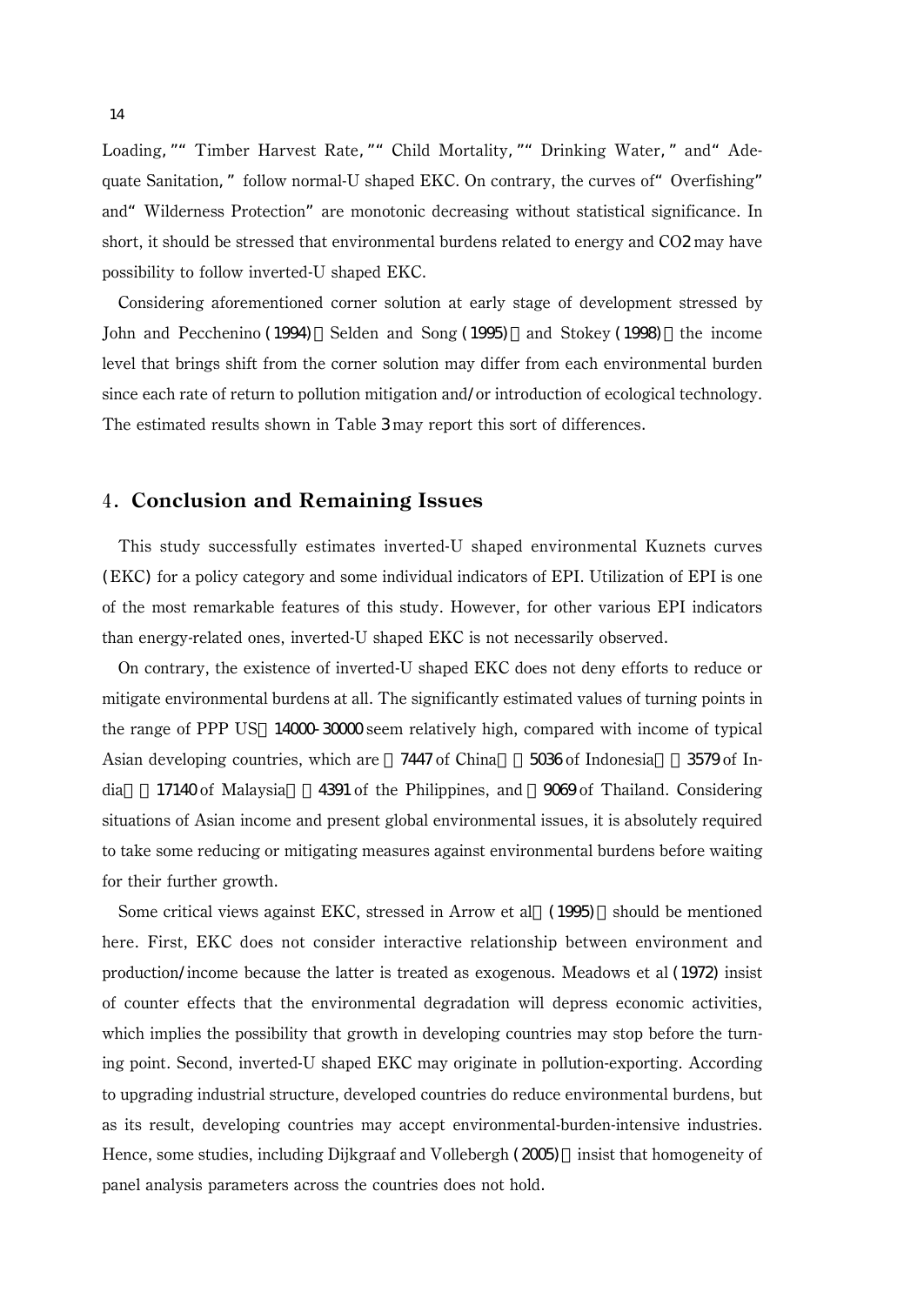Finally, considering a rather technical point, EPI includes" CO2 per GDP" as an individual indicator, but world-wide concern is now shifting from overall environmental quality to CO2 emission that causes global warming after Kyoto Protocol in 1997. Recent COP15 for instance, is concentrated on agreement on CO2 emissions, but regrettably failed to reach a binding strong agreement. Further investigation, focusing on CO2 emission and global warming, may be required, at which panel data analysis instead of cross-section research may be more efficient.

#### Appendix: EPI 2006 Countries and Areas Employed for Estimation

Angola, Albania, United Arab Empire, Argentina, Armenia, Australia, Austria, Azerbaijan, Burundi, Belgium, Benin, Burkina Faso, Bangladesh, Bulgaria, Bolivia, Brazil, Central Afr. Rep., Canada, Switzerland, Chile, China, Cote d'Ivoire, Cameroon, Dem. Rep. Congo, Congo, Colombia, Costa Rica, Cuba, Cyprus, Czech Rep., Germany, Denmark, Dominican Rep., Algeria, Ecuador, Egypt, Spain, Ethiopia, Finland, France, Gabon, United Kingdom, Georgia, Ghana, Guinea, Gambia, Guinea-Bissau, Greece, Guatemala, Honduras, Haiti, Hungary, Indonesia, India, Ireland, Iran, Iceland, Israel, Italy, Jamaica, Jordan, Japan, Kazakhstan, Kenya, Kyrgyzstan, Cambodia, South Korea, Laos, Lebanon, Liberia, Sri Lanka, Morocco, Moldova, Madagascar, Mexico, Mali, Mongolia, Mozambique, Mauritania, Malawi, Malaysia, Namibia, Niger, Nigeria, Nicaragua, Netherlands, Norway, Nepal, New Zealand, Oman, Pakistan, Panama, Peru, Philippines, Papua New Guinea, Poland, Portugal, Paraguay, Romania, Russia, Rwanda, Saudi Arabia, Sudan, Senegal, Sierra Leone, El Salvador, Suriname, Slovakia, Slovenia, Sweden, Swaziland, Syria, Chad, Togo, Thailand, Tajikistan, Turkmenistan, Trinidad & Tobago, Tunisia, Turkey, Taiwan, Tanzania, Uganda, Ukraine, United States, Uzbekistan, Venezuela, Viet Nam, Yemen, South Africa, Zambia, Zimbabwe

Note: All indicators as of EPI component are not necessarily estimated for all countries and areas. Some indicators of EPI components are missing for certain countries and areas.

Source: Esty et al (2006) and author

#### References

- Agras, Jean and Duan Chapman (1999)"A dynamic approach to the Environmental Kuznets Curve hypothesis," Ecological Economics 28(2) February 1999 pp. 267-277
- Andreoni, James and Arik Levinson (2001) "The simple analytics of the environmental Kuznets curve," Journal of Public Economics 80(2) May 2001 pp. 269-286
- Arrow, Kenneth, Bert Bolin, Robert Costanza, Partha Dasgupta, Carl Folke, C. S. Holling, Bengt-Owe Jansson, Simon Levin, Karl-Goran Maler, Charles Perrings, and David Pimentel (1995) "Economic gowth, carrying capacity, and the environment," Science 268(5210) 28 April 1995 pp. 520-521
- Bardhan, Pranab and Christopher Udry (1999) Development Microeconomics, June 1999 Oxford University Press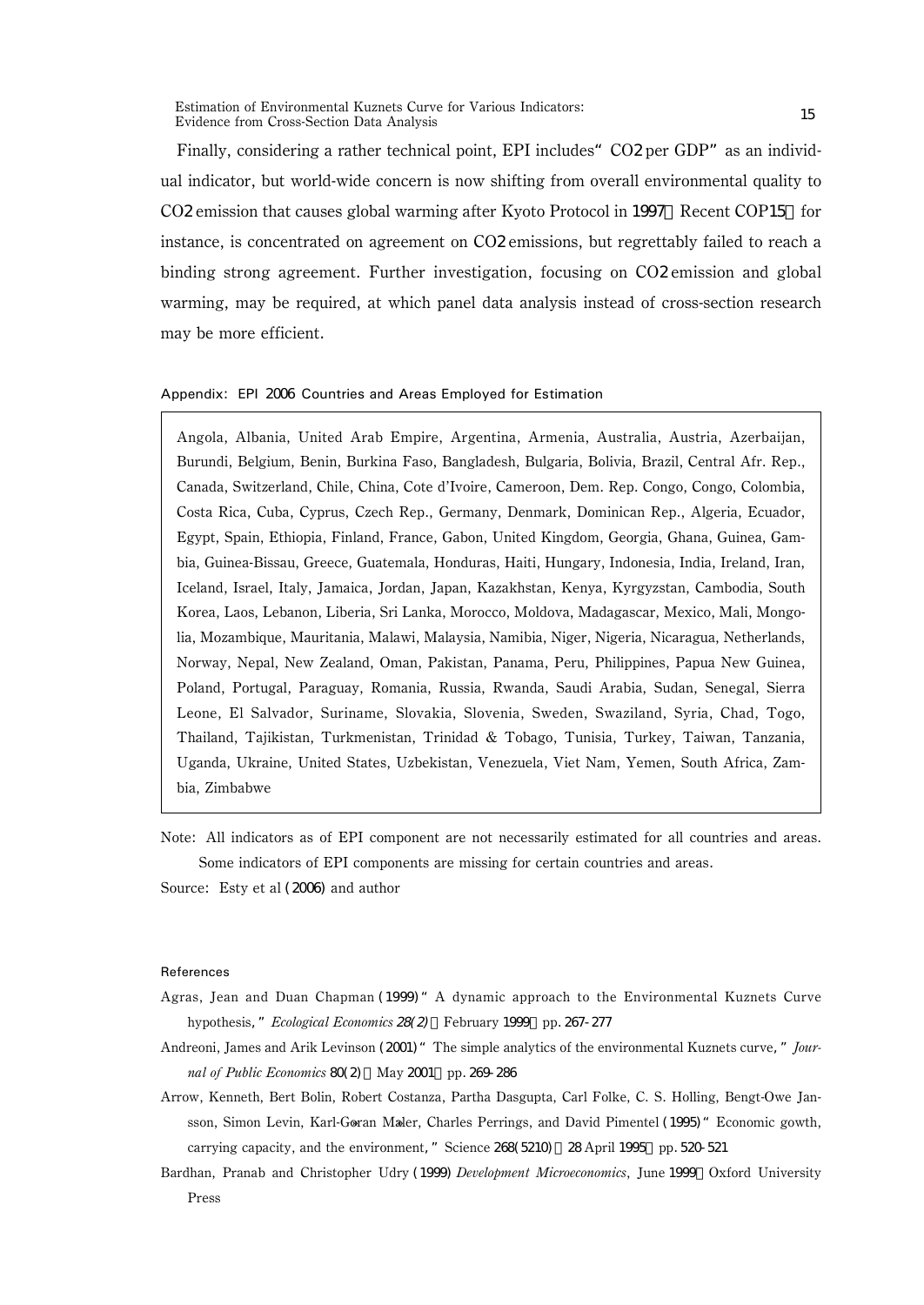- 16
- Cass, David (1965) "Optimum growth in an aggregative model of capital accumulation," Review of Economic Studies 32 1965 pp. 233-240
- Cole, M.A., A.J. Rayner and J.M. Bates (1997) "The environmental Kuznets curve: an empirical analysis," Environment and Development Economics  $2(4)$  November 1997 pp. 401-416
- Cole, Matthew A.(2003)"Development, Trade, and the Environment: How Robust is the Environmental Kuznets Curve?" Environment and Development Economics 8(04) October 2003 pp. 557-580
- Cropper, Maureen and Charles Griffiths (1994) "The Interaction of Population Growth and Environmental Quality," American Economic Review 84(2) May 1994, pp. 250-54
- Deaton, Angus and Alan Heston (2009) "Understanding PPPs and PPP-based national accounts, "Research Program in Development Studies, Princeton University, November 2009 http://pwt.econ.upenn.edu/papers/deaton 20heston 20complete 20nov10.pdf (Accessed on December 16, 2009)
- Dijkgraaf, Elbert and Herman R. J. Vollebergh (2005)"A Test for Parameter Homogeneity in CO2 Panel EKC Estimations," Environmental and Resource Economics 32(2) October 2005 pp. 229-239
- Dinda, Soumyananda (2004) "Environmental Kuznets Curve Hypothesis: A Survey, "Ecological Economics 49(4) August 2004 pp. 431-455
- Esty, Daniel C., Marc Levy, Tanja Srebotnjak, Alexander de Sherbinin, Christine Kim, and Bridget Anderson (2006) Pilot <sup>2006</sup> Environmental Performance Index, Yale Center for Environmental Law and Policy, Yale Center for Environmental Law & Policy, Yale University and Center for International Earth Science Information Network (CIESIN) Columbia University 2006 http://sedac.ciesin.columbia.edu/es/epi/downloads/2006EPI\_Report\_Full.pdf

(Accessed on December 16, 2009)

- Feenstra, Robert C., Alan Heston, Marcel P. Timmer, and Haiyan Deng (2007)"Estimating Real Production and Expenditures Across Nations: A Proposal for Improving the Penn World Tables" http://pwt.econ.upenn.edu/papers/Feenstra-Heston-Timmer-Final\_new.pdf (Accessed on December 16, 2009)
- Galeotti, Marzio, Alessandro Lanza and Francesco Pauli (2006) " Reassessing the environmental Kuznets Curve for CO2 emissions: A robustness exercise, " *Ecological Economics 57(1)* April 2006 pp. 152-163
- Garber, Peter M (1994) Mexico-U.S. Free Trade Agreement, MIT Press, January 1994
- Grossman, Gene M. and Alan B. Krueger (1991)"Environmental Impacts of a North American Free Trade Agreement," NBER Working Paper No. 3914 November 1991
- Grossman, Gene M. and Alan B. Krueger (1995) " Economic Growth and the Environment," Quarterly Journal of Economics 110(2) pp.353-377
- Hauer, Grant and C. Ford Runge (2000) "Transboundary Pollution and the Kuznet's Curve in the Global Commons," Working Paper WPOO 4 Center for International Food and Agricultural Policy, University of Minnesota, November 2000
- Hettige, Hemamala, Robert E.B. Lucas, and David Wheeler (1992) "The Toxic Intensity of Industrial Production: Global Patterns, Trends, and Trade Policy," American Economic Review 82(2) May 1992 pp.478-81
- Holtz-Eakin, Douglas and Thomaas M. Selden (1995) "Stoking the fires? CO2 emissions and economic growth," Journal of Public Economics 57(1) May 1995 pp. 85-101
- Islam, Nazrul, J. Vincent and Theodore Panayotou (1999) " Unveiling the Income-Environment Relationship: An Exploration into the Determinants of Environmental Quality," Development Discussion Paper No 701 Harvard Institute for International Development, May 1999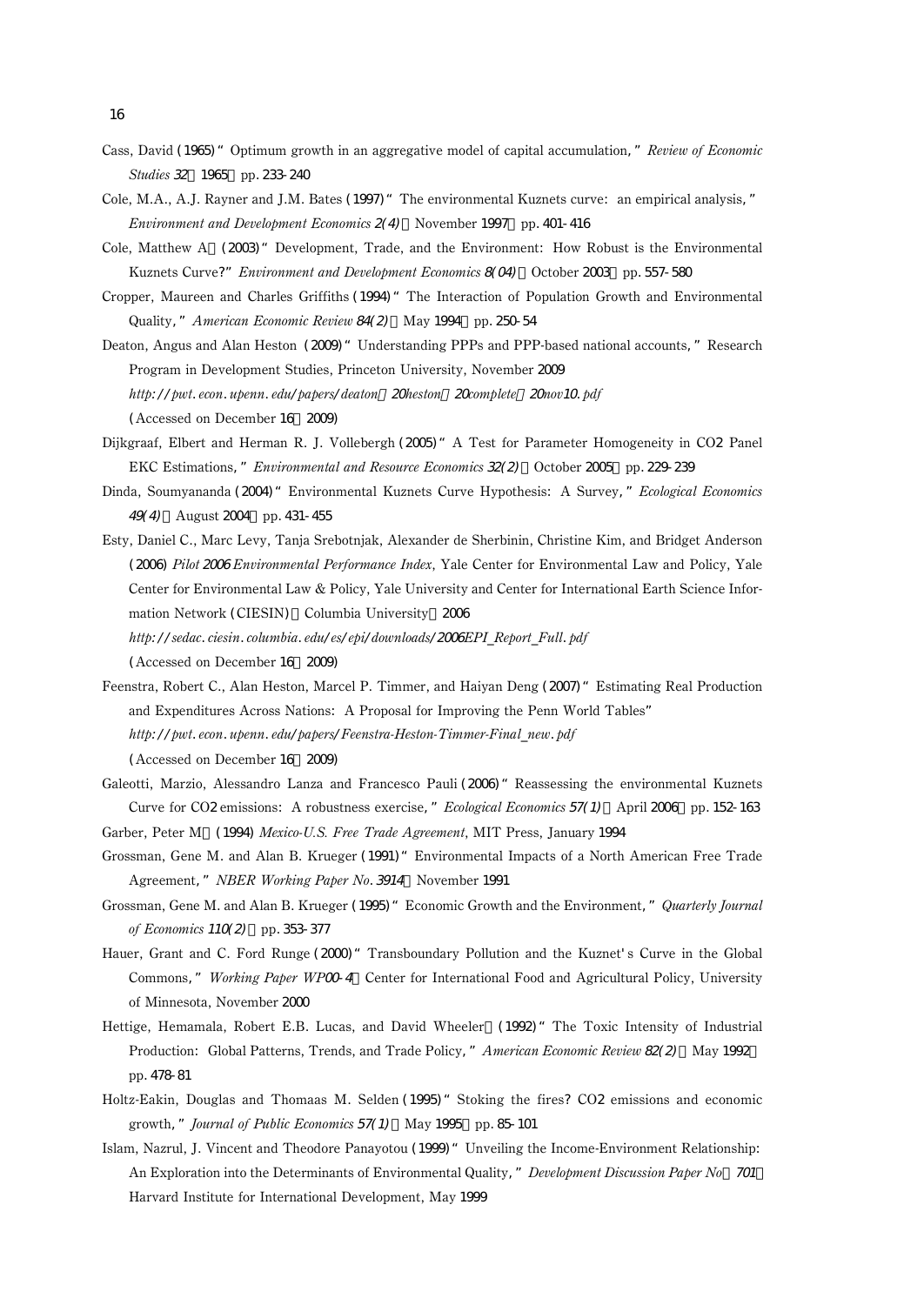Estimation of Environmental Kuznets Curve for Various Indicators: estimation of environmental Kuznets Curve for Various Indicators:<br>Evidence from Cross-Section Data Analysis

- John, A. and R. Pecchenino (1994) "An Overlapping Generations Model of Growth and the Environment," Economic Journal 104(427) November 1994 pp. 1393-1410
- Kahn Matthew E. (1998) "A household level environmental Kuznets curve, " Economics Letters 59(2) May 1998 pp. 269-273
- Kaufmann, Robert K., Brynhildur Davidsdottir, Sophie Garnham, and Peter Pauly (1998) "The determinants of atmospheric SO2 concentrations: reconsidering the environmental Kuznets curve," Ecological Economics 25(2) May 1998 pp. 209-220
- Koopmans, Tialling C. (1965) "On the concept of optimal economic growth," in (Study Week on the) *Econo*metric Approach to Development Planning, chap 4, pp. 225-87 North-Holland Publishing
- Kuznets, Simon (1955) "Economic Growth and Income Inequality," American Economic Review 45(1) March 1955 pp. 1-28
- Lieb, Christoph M. (2002) "The Environmental Kuznets Curve and Satiation: A Simple Static Model,"  $En$ vironment and Development Economics 7(03) July 2002 pp. 429-448
- Malenbaum, Wilfred (1978) World Demand for Raw Materials in 1985 and 2000 McGraw-Hill 1978
- Meadows, Donella H., Dennis L. Meadows, Jorgen Randers, and William W. Behrens III (1972) The Limits to Growth, Universe Books 1972
- Neumayer, Eric (2002) "Can natural factors explain any cross-country differences in carbon dioxide emissions ?" Energy Policy  $30(1)$  January  $2002$  pp. 7-12
- Panayotou, Theodore (1993)"Empirical tests and policy analysis of environmental degradation at different stages of economic development," Working Paper WP238 Technology and Employment Programme, ILO, Geneva
- Panayotou, Theodore (2000) "Economic Growth and the Environment, " CID Working Paper No. 56 Center for International Development, Harvard University, July 2000
- Panayotou, Theodore (2003) "Economic Growth and the Environment," Chapter 2 Economic Survey of Europe, 2003 No. 2, pp. 45-67

http://www.unece.org/ead/pub/032/032\_c2.pdf (Accessed on December 16, 2009)

Ramsey, Frank P. (1928)" Mathematical Theory of Saving," Economic Journal 38(152), 1928, pp. 543-559 Richmond, Amy K. and Robert K. Kaufmann (2006)"Is there a turning point in the relationship between in-

come and energy use and/or carbon emissions?" *Ecological Economics* 56( $\Omega$ ) February 2006, pp. 176-189

- Sachs, Jeffrey, Theodore Panayotou, and Alix Peterson (1999) " Developing Countries and the Control of Climate Change: Empirical Evidence," CAER II Discussion Paper No. 45 Center for International Development, Harvard University, November 1999
- Selden, Thomas M. and Daqing Song (1994) "Environmental Quality and Development: Is There a Kuznets Curve for Air Pollution Emissions?" Journal of Environmental Economics and Management 27 1994 pp. 147-162
- Shafik, Nemat and Sushenjit Bandyopadhyay (1992)"Economic Growth and Environmental Quality: Time-Series and Cross-Country Evidence," Policy Research Working Paper WPS904 World Bank, June 1992
- Shafik, Nemat (1994) "Economic Development and the Environmental Quality: An Econometric Analysis," Oxford Economic Papers 46 Supplement, October 1994 pp. 757-773
- Stern, David I (1998) "Progress on the Environmental Kuznets Curve?" Environment and Development Economics 3(02) May 1998 pp. 173-196
- Stern, David I. and Michael S. Common (2001) "Is There an Environmental Kuznets Curve for Sulfur?" Journal of Environmental Economics and Management 41(2) March 2001 pp. 162-178